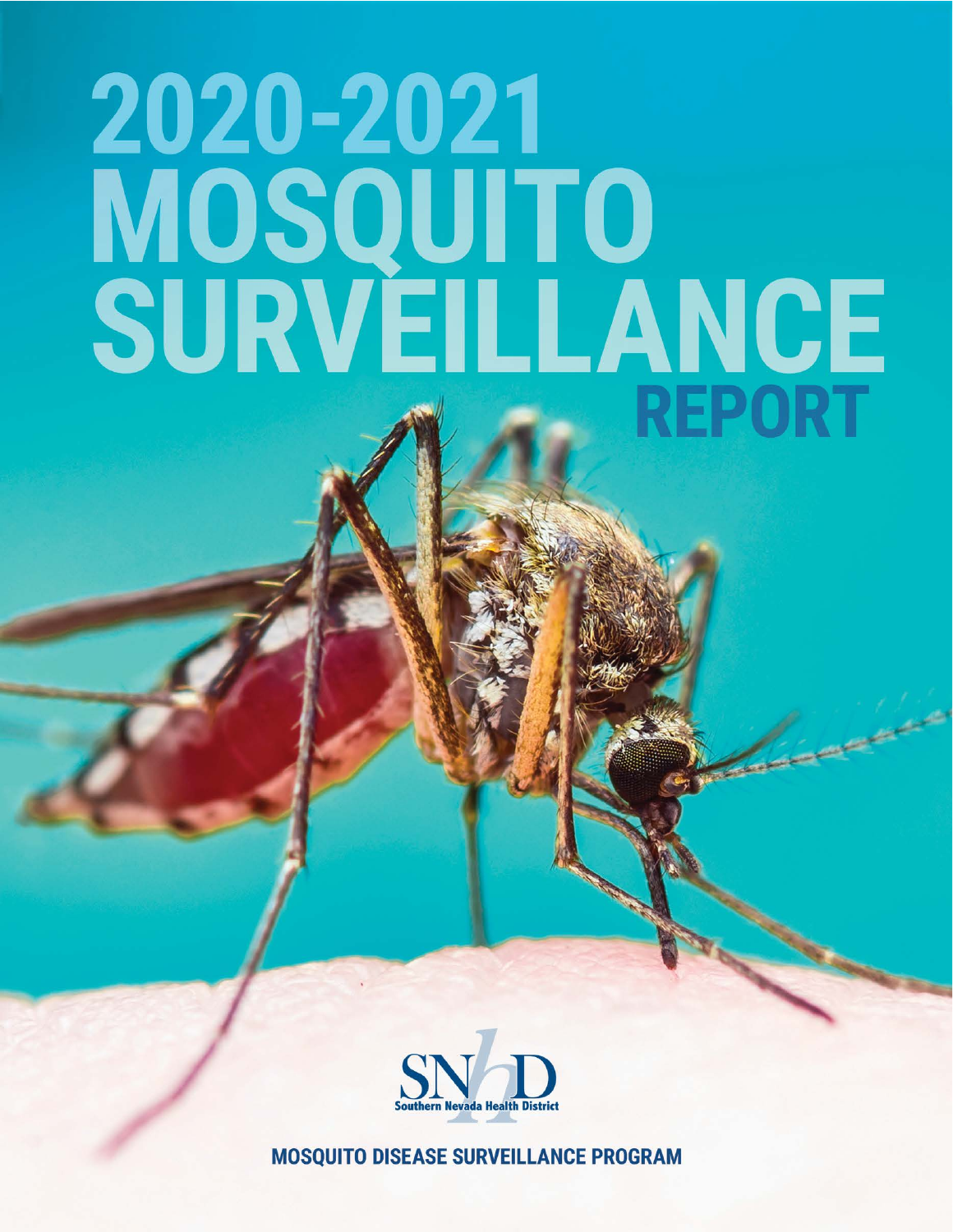# **CONTENTS**

| Summary                                                                   | 3   |
|---------------------------------------------------------------------------|-----|
| Background                                                                | 3   |
| Methodology                                                               | 5   |
| 2020 and 2021 Surveillance Results                                        | 8   |
| Aedes aegypti Surveillance                                                | 9   |
| Figure 1: West Nile Virus Activity Annual Trends                          | 11  |
| Table 1: 2020 Mosquito species and arbovirus result                       | 12. |
| Table 2: 2020 Jurisdictional Distribution of Traps,                       |     |
| Mosquitoes Samples and Arbovirus Results                                  | 12  |
| Table 3: 2021 Mosquito species and arbovirus result                       | 13  |
| Table 4: 2021 Jurisdictional Distribution of Traps,                       |     |
| <b>Mosquitoes Samples and Arbovirus Results</b>                           | 13  |
| Table 5: ZIP Code distribution of Female and Male Aedes aegypti 2017-2021 | 14  |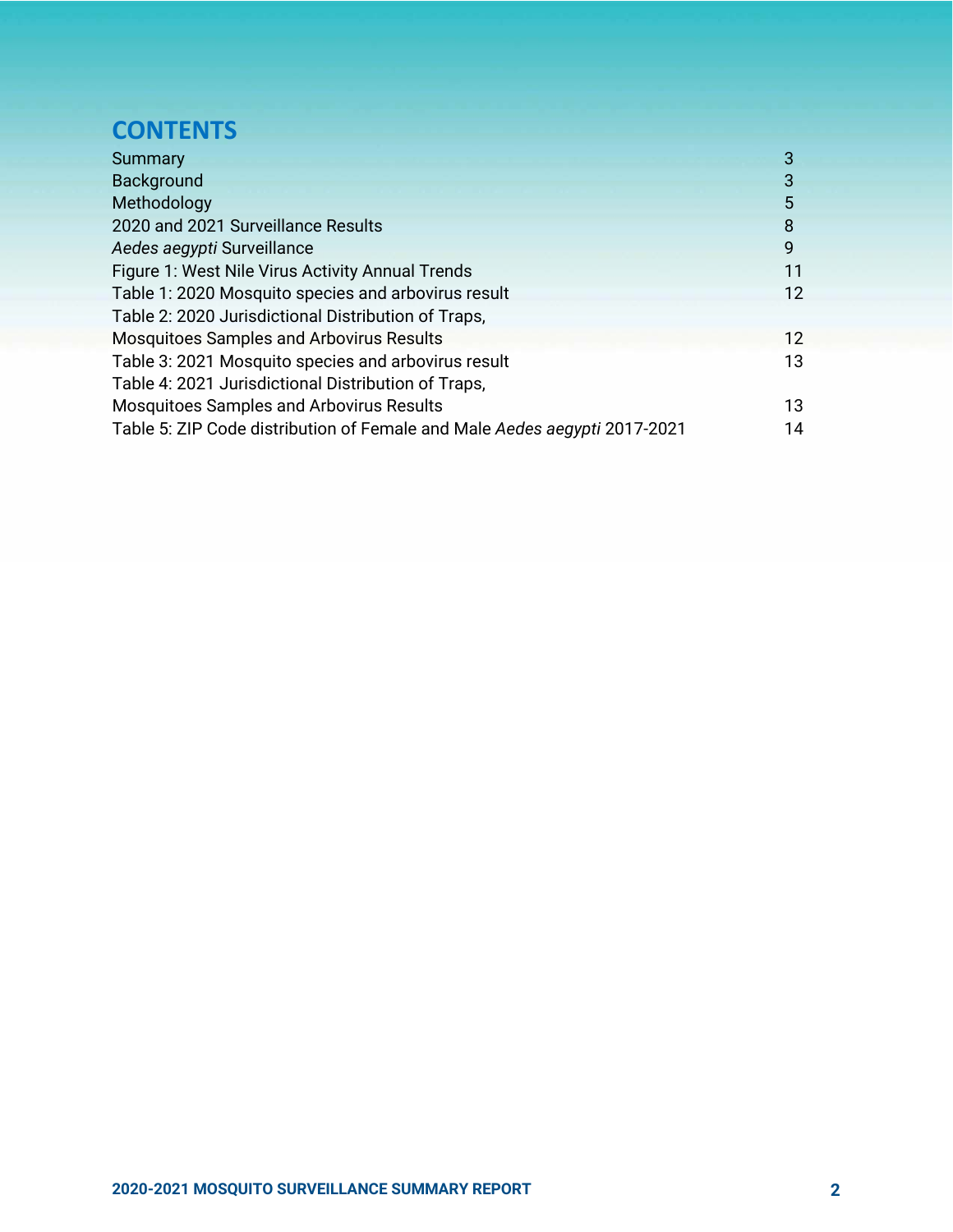#### **SUMMARY**

West Nile Virus (WNV) reached unprecedented activity in 2019, with 43 human cases, including one death, reported and 268 mosquito submission pools across 43 ZIP codes testing positive. As a result, SNHD issued a public health advisory of an outbreak of WNV in humans. In stark contrast 2020 and 2021 had almost no WNV activity in Clark County.

In 2020, 13 mosquito submission pools were WNV positive and one human case was reported. In 2021, two mosquito submission pools were WNV positive and no human cases were reported. This dramatic decrease in activity highlights the unpredictable nature of WNV from one season to the next. In addition to routine mosquito disease surveillance, staff continued targeted Aedes aegypti surveillance in collaboration with the CDC.

Throughout the mosquito seasons, the Southern Nevada Health District's Office of Communications continued its efforts to educate the public about West Nile virus illnesses and prevention measures. Public health messaging was released through social media, traditional news releases, public health updates, media interviews, and static monitors placed in public areas such as bus shelters.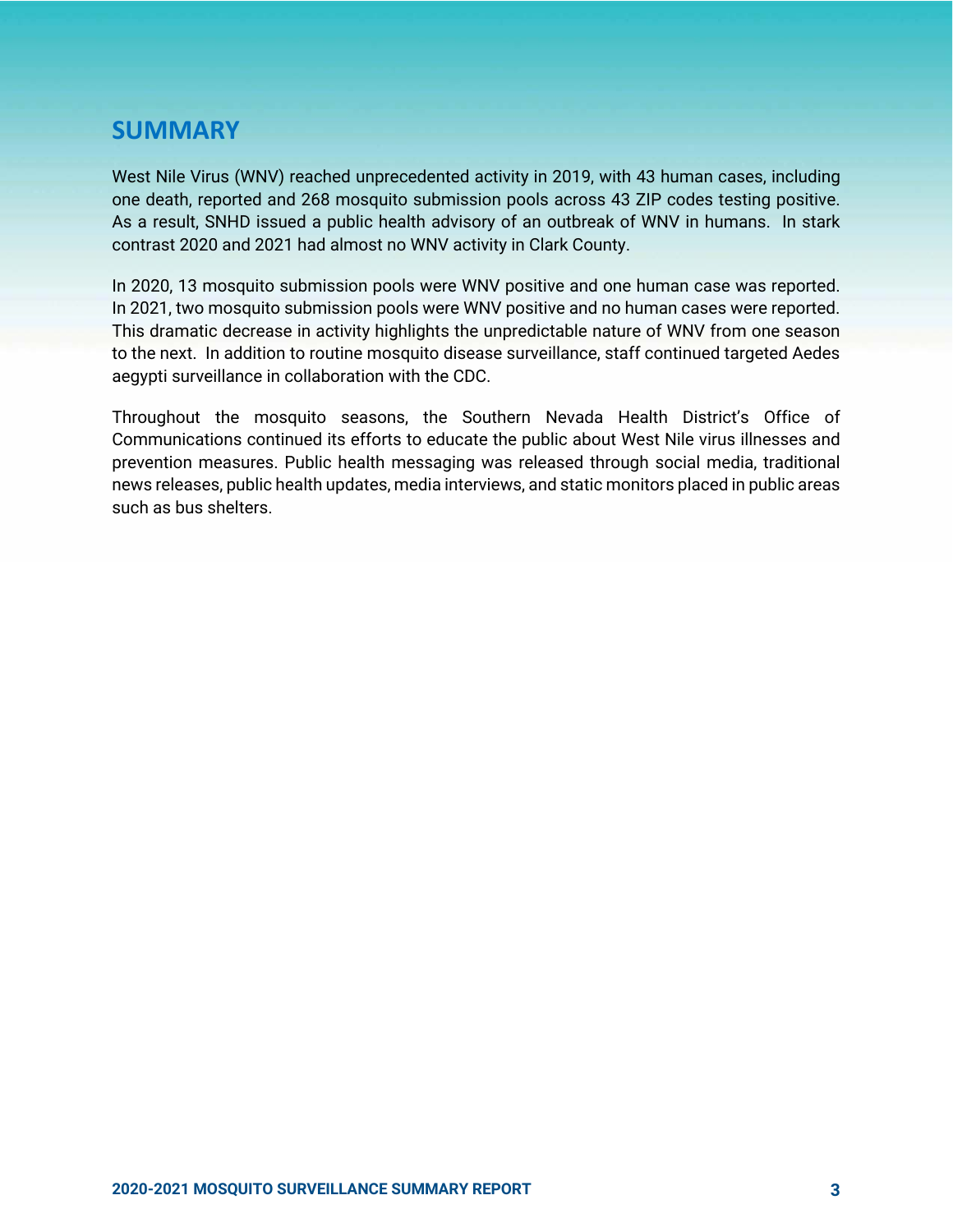### **BACKGROUND**

West Nile Virus, a mosquito-borne disease, was first identified in mosquito and human populations of Clark County in 2004. In response to this public health threat, the Southern Nevada Health District (SNHD) developed a Mosquito Disease Surveillance Program to survey mosquito populations for arboviral diseases including West Nile Virus (WNV), Western Equine Encephalitis (WEE), and Saint Louis Encephalitis Virus (SLEV). SNHD is the only entity in Clark County capable of monitoring mosquito populations across the six distinct jurisdictions within the county, including City of Las Vegas, unincorporated Clark County, City of Henderson, City of North Las Vegas, City of Mesquite and the City of Boulder City.

#### **MISSION**

The principal mission of the Mosquito Disease Surveillance Program is to identify diseases in mosquitoes and provide public health messages prior to and after reports of human cases. Mosquito disease surveillance and prevention education are important components of the Environmental Health Division and support SNHD's overall mission, "To protect and promote the health, the environment and the wellbeing of Southern Nevada residents and visitors."

#### **GOALS**

- 1. Monitor mosquito populations and associated disease prevalence within Clark County.
- 2. Develop effective and timely public education messages regarding mosquito-borne disease prevention.
- 3. Identify, report, and assist jurisdictions with small, targeted larval mosquito control measures utilizing Integrated Mosquito Management principles.
- 4. Conduct environmental investigations related to arbovirus cases reported by the Office of Epidemiology and Disease Surveillance.
- 5. Maintain communication with state and federal agencies to ensure WNV, SLEV, and WEE surveillance activities are included in nationwide monitoring systems.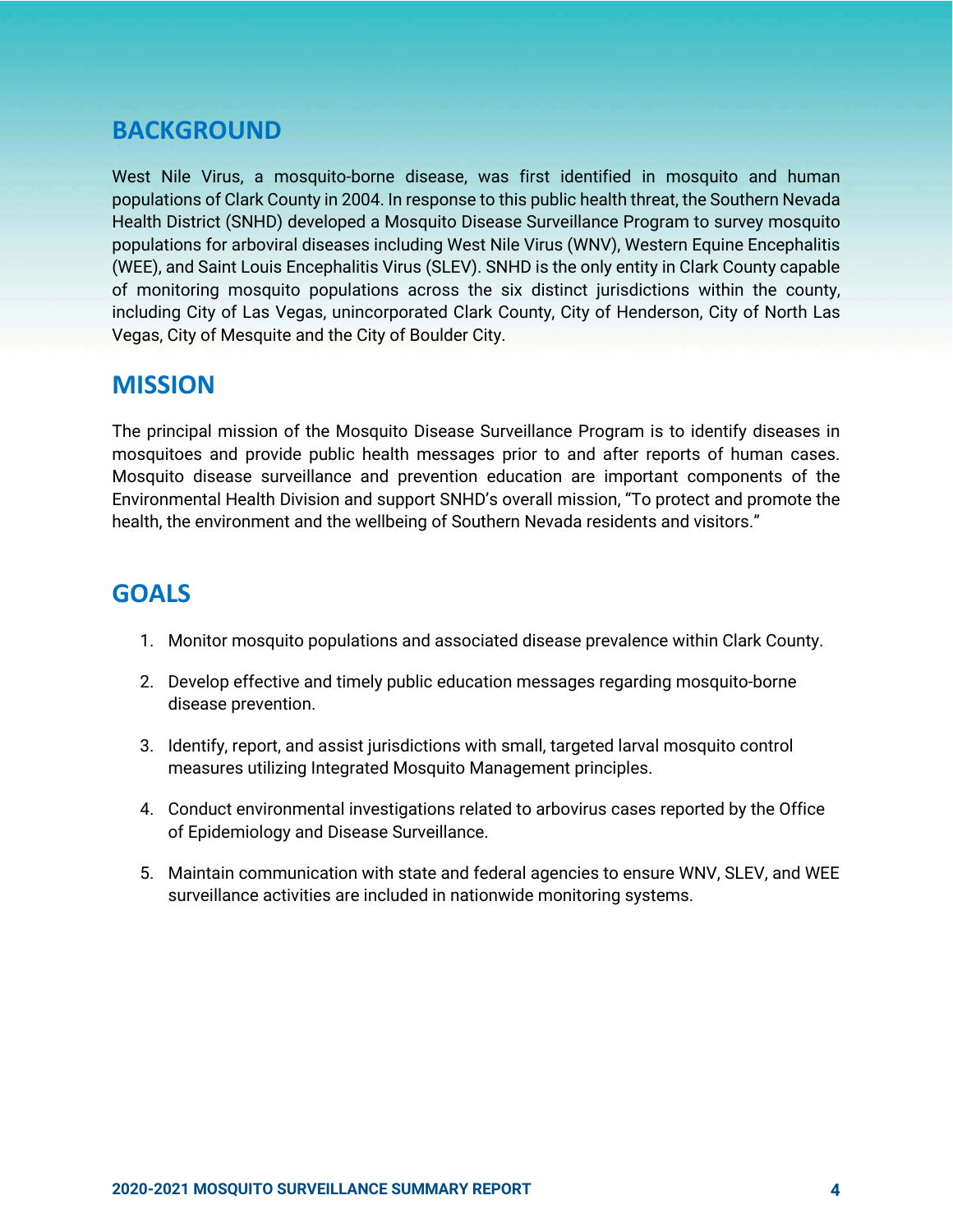#### **METHODOLOGY**

Mosquito trapping and testing is the cornerstone of SNHD's mosquito disease surveillance program. This type of surveillance provides an up-to-date indicator of arbovirus vectors in an area and can be used as a trigger for control measures. In Southern Nevada, the primary mosquito breeding months are April through October, with submission for disease analysis beginning typically in May. Program staff utilize three types of mosquito traps, CDC Light traps, Gravid, and BG Sentinel traps. Each offers a different method of attracting mosquitoes while targeting specific mosquito vectors.



#### **CDC Light Trap**

**CDC Light Traps** are designed to attract host seeking female mosquitoes using carbon dioxide (dry ice) as the primary attractant, captures mosquitoes of several species, including *Culex*, *Anopheles*, and *Aedes*.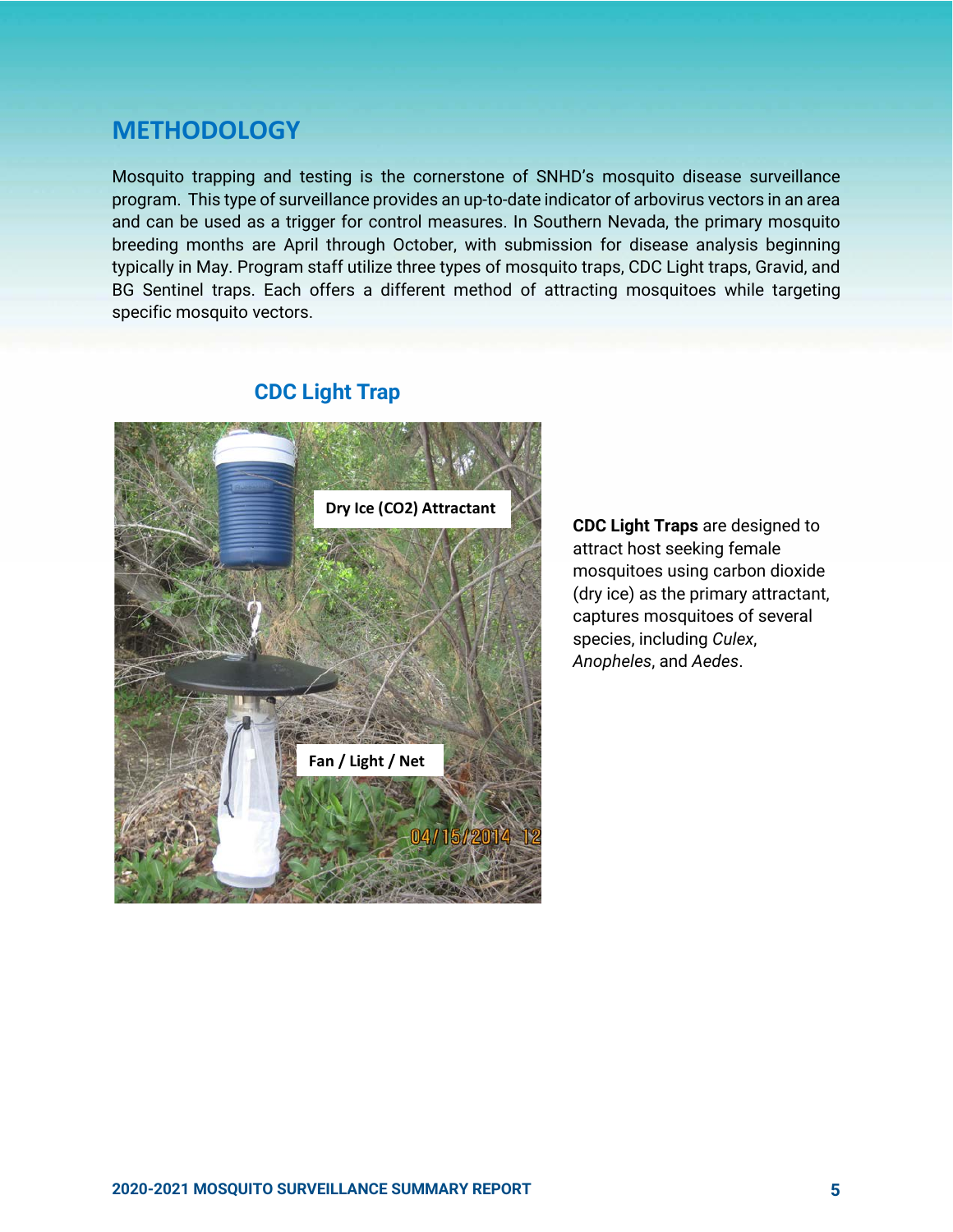#### **Gravid Trap**



**Gravid traps** are designed to capture egg laden (gravid) female mosquitoes using a baited water solution intended to simulate stagnant water found in the environment. This trap is designed to primarily capture *Culex* mosquitoes.

#### **BG Sentinel Trap**



**BG Sentinel** traps utilize color cues, artificially generated air plumes, and a scent lure to attract mosquitoes. This trap was designed specifically for attracting *Aedes albopictus* and *Aedes aegypti*. These mosquitoes are capable of vectoring emerging diseases including Chikungunya and Dengue Fever.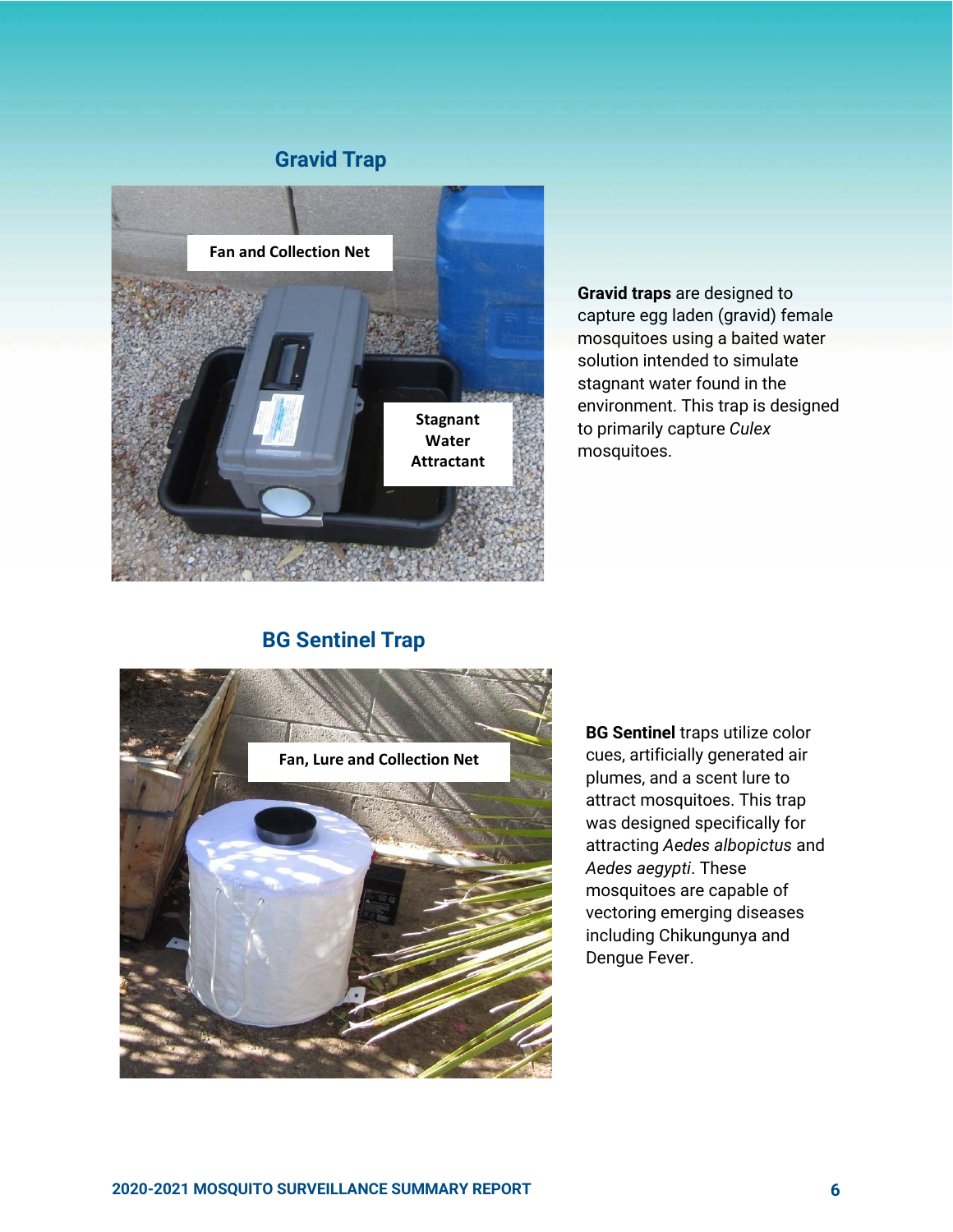## **METHODOLOGY (continued)**

All traps were set overnight in potential mosquito breeding areas such as washes, drainage ditches, pools of standing water, cemeteries, plant nurseries and private residences. From the collection sites, live mosquitoes were frozen on dry ice and transported to the SNHD's onsite lab, where they were sorted by species and gender, and then pooled for testing. A submission pool is defined as a collection of 50 or fewer female mosquitoes, from the same species and location, placed into a vial for testing. Once pooled the mosquitoes were stored in a -40oC freezer until collected by the Southern Nevada Public Health Laboratory (SNPHL).

The Mosquito Disease Surveillance Program subscribes to the concept of Integrated Mosquito Management (IMM), which is fundamentally Integrated Pest Management (IPM) tailored for mosquito control. Surveillance is the backbone of all IMM programs as it identifies problem species and population trends which are used to direct and evaluate control measures. SNHD's remediation of mosquito breeding areas is limited to small, targeted chemical treatments of areas identified when setting mosquito traps. Areas requiring abatement are referred to counterpart agencies including Public Works, Parks and Recreation, and Code Enforcement offices within the six distinct jurisdictions.

In 2021 Environmental Health transferred its mosquito control equipment and chemical supplies to Unincorporated Clark County Vector Control. The surveillance program retained minimal control chemicals to continue with small, targeted treatments.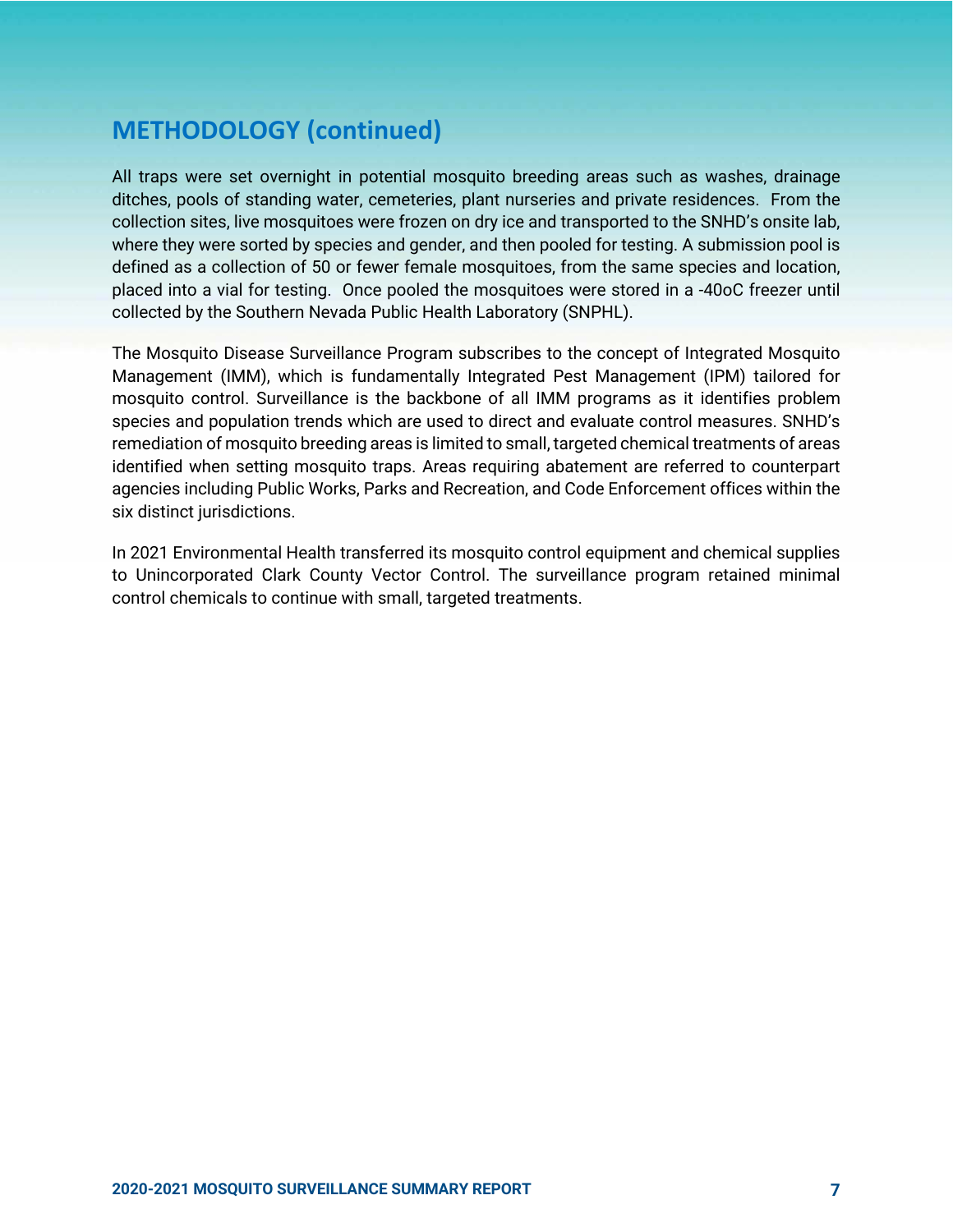## **2020 SURVEILLANCE RESULTS**

During March through September, staff set 4,150 traps at 418 distinct sites throughout Clark County. Trap types comprised of 2,274 BG Sentinel (55%), 1,644 Gravid (40%), and 232 Light (5%). From these traps, 54,908 mosquitoes, representing 3,330 mosquito testing pools, were submitted to the SNPHL for WNV, SLEV, and WEE analysis. West Nile Virus was identified in 13 submission pools, comprising of 384 mosquitoes, and one human case was reported. No SLE or WEE was identified. Table 1 details the mosquito species and arbovirus result. Table 2 details the jurisdictional distribution of traps set, mosquito samples and arbovirus results. Male Aedes aegypti were not tested, but their numbers remain in the overall count to document their collection.

#### **2021 SURVEILLANCE RESULTS**

During March through September, staff set 2,725 traps at 315 distinct sites throughout Clark County. Trap types comprised of 1,414 Gravid (52%), 1,173 BG Sentinel (43%), and 138 Light (5%). From these traps, 27,991 mosquitoes, representing 2,010 mosquito testing pools, were submitted to the SNPHL for WNV, SLEV, and WEE analysis. West Nile Virus was identified in two submission pools, comprising of 82 mosquitoes and no human cases were reported. No SLE or WEE was identified. Annual trends of human West Nile Virus cases are found in Table 1. Table 3 details the mosquito species and arbovirus result. Table 4 details the jurisdictional distribution of traps set, mosquito samples and arbovirus results. Male *Aedes aegypti* were not tested, but their numbers remain in the overall count to document their collection.

The reduction of mosquito traps set in 2021 is a result of staff diverting time to ensure COVID-19 prevention standards were maintained in Public Accommodation facilities. In August 2020 the Nevada State Legislature passed Senate Bill 4 (SB4) in an effort to reduce COVID-19 transmission in Public Accommodations. Under this legislation, staff was responsible for enforcing SB4 by inspecting resort properties every two months, hotels with over 200 rooms every three months, and all other hotels annually. This legislation will apply until the Governor of Nevada's declaration of a public health emergency due to COVID-19 is lifted or by August 31, 2022. It is anticipated mosquito trap numbers will significantly increase once SB4 is lifted.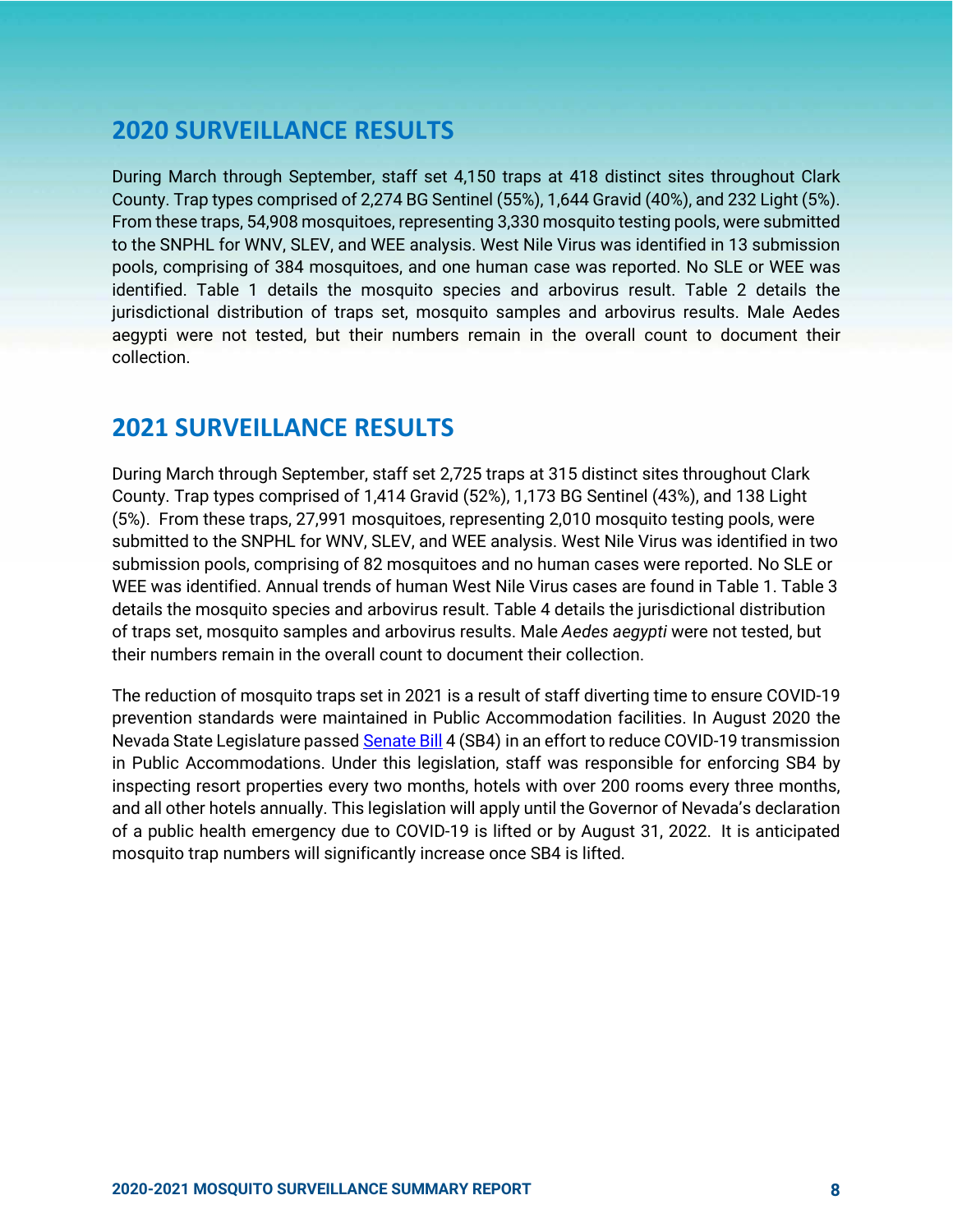## *Aedes aegypti* **SURVEILLANCE**

In 2017, Aedes aegypti, an invasive urban mosquito responsible for transmitting Zika virus, Dengue, and Yellow Fever, was first identified in Clark County. In response, staff collaborated with the Centers for Disease Control and Prevention's (CDC) Division of Vector Borne Diseases to develop a two-year project proposal to establish a baseline population density of Ae. aegypti in a North Las Vegas community, determine what environmental factors are favorable to the mosquito survival, and evaluate Wide Area Larvicide Spray (WALS) treatments to effectively reduce or eradicate the species from the area.

The project was implemented in 2019 in the 89032 ZIP code. Homes, all within a quarter-mile radius, were canvassed by staff and selected for the project based on cooperative residents. Thirty locations were identified and had BG Sentinel traps, with CO2 and BG Sweet Lure attractants, set for two consecutive trap nights, every other week. A data logger was attached to each trap and recorded temperature (Fo) and light intensity (lumen/ft2) every three minutes throughout the trap's deployment. The CDC was provided with all trapping data, including trap locations, mosquito species and counts, disease results, and data logger information. Additionally, the male Ae. aegypti were submitted to UC Davis Department of Entomology and Nematology's Mosquito Control Research Lab for genetic analysis.

In 2020, SNHD developed a collaborative project with the CDC, VALENT BioSciences, ADAPCO, Unincorporated Clark County and the City of North Las Vegas, titled "Targeted WALS Control and Surveillance of Aedes aegypti in Clark County, Nevada". However, with the introduction of COVID-19, the WALS intervention component of the project was placed on hold until 2021. Despite this, SNHD maintained the existing surveillance effort at homes initially surveyed in 2019 and added surveillance at 30 homes in a secondary adjacent community. One area would serve as the 'treatment' area for the WALS intervention and the other would be the 'non-treatment' area where no WALS would be applied. The surveillance methodology in both areas was the same as in 2019. Comparing the baseline populations before and after WALS intervention would help determine statistical significance of the method.

In 2021 SNHD was again unable to conduct the intervention due to ongoing COVID-19 prevention efforts, including the passing of legislation to mitigate COVID-19 in Public Accommodation facilities. The surveillance effort continued in the 'treatment' and 'non-treatment' areas, however, traps were set for two consecutive trap nights once per month and not every two weeks. Additionally, data logging information was not collected. This reduced frequency enabled staff to continue to determine mosquito populations in the two areas while continuing to respond to the ongoing pandemic. The WALS intervention and surveillance is scheduled to be completed in 2022.

Ongoing routine mosquito surveillance has identified Ae. aegypti in areas outside of the study area, and in a matter of years, this invasive mosquito will most likely be widespread. Table 5 details the number of Ae. aegypti found annually since 2017 in ZIP codes across Clark County.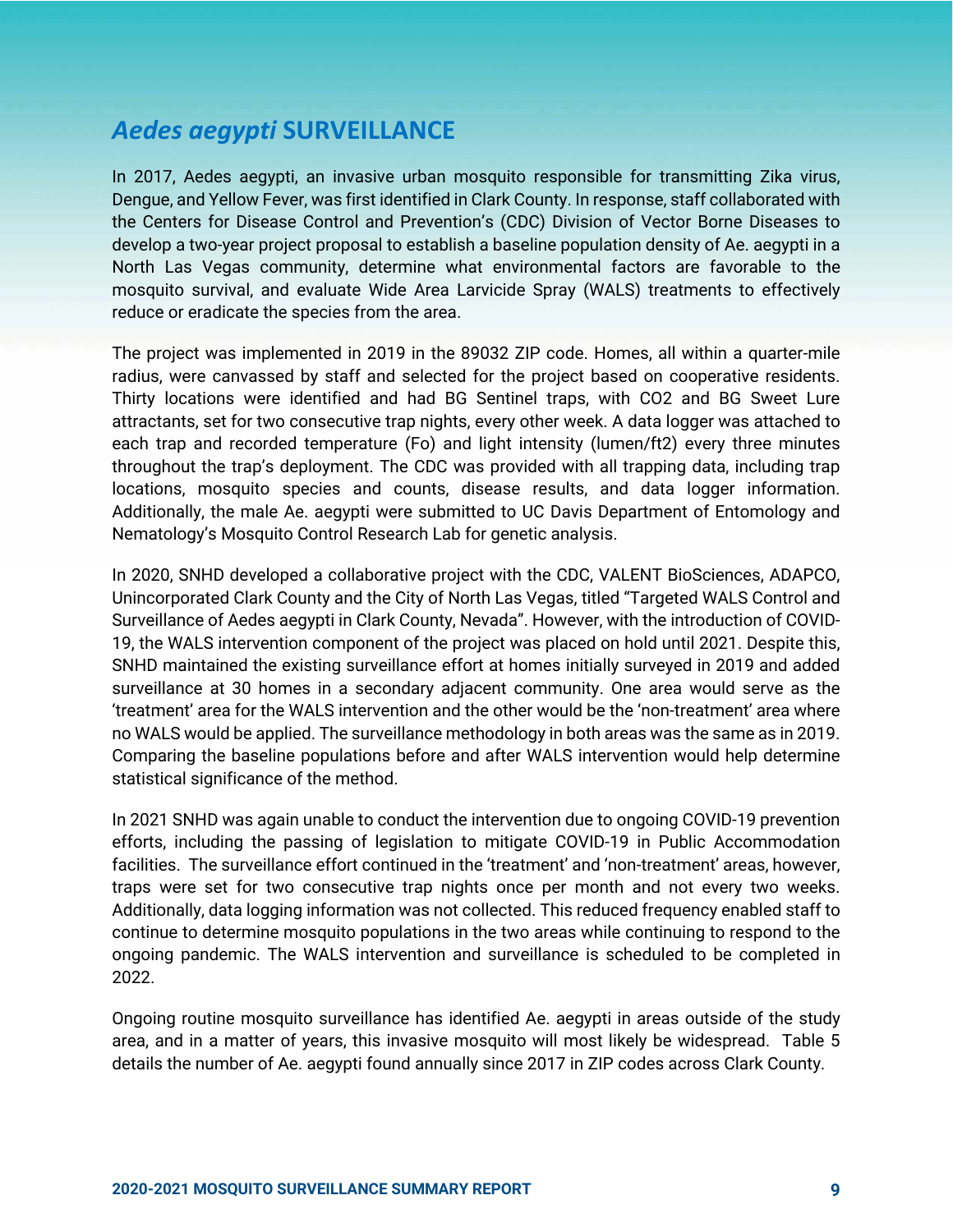## **LOOKING AHEAD**

The Mosquito Disease Surveillance program will continue monitoring mosquito populations and disease prevalence within the six jurisdictions of Clark County. Maintaining a single surveillance system across the county is the most efficient way to ensure the community has consistent information on vector disease prevalence and its prevention. In 2022, staff will implement programmatic updates to support the overall mission.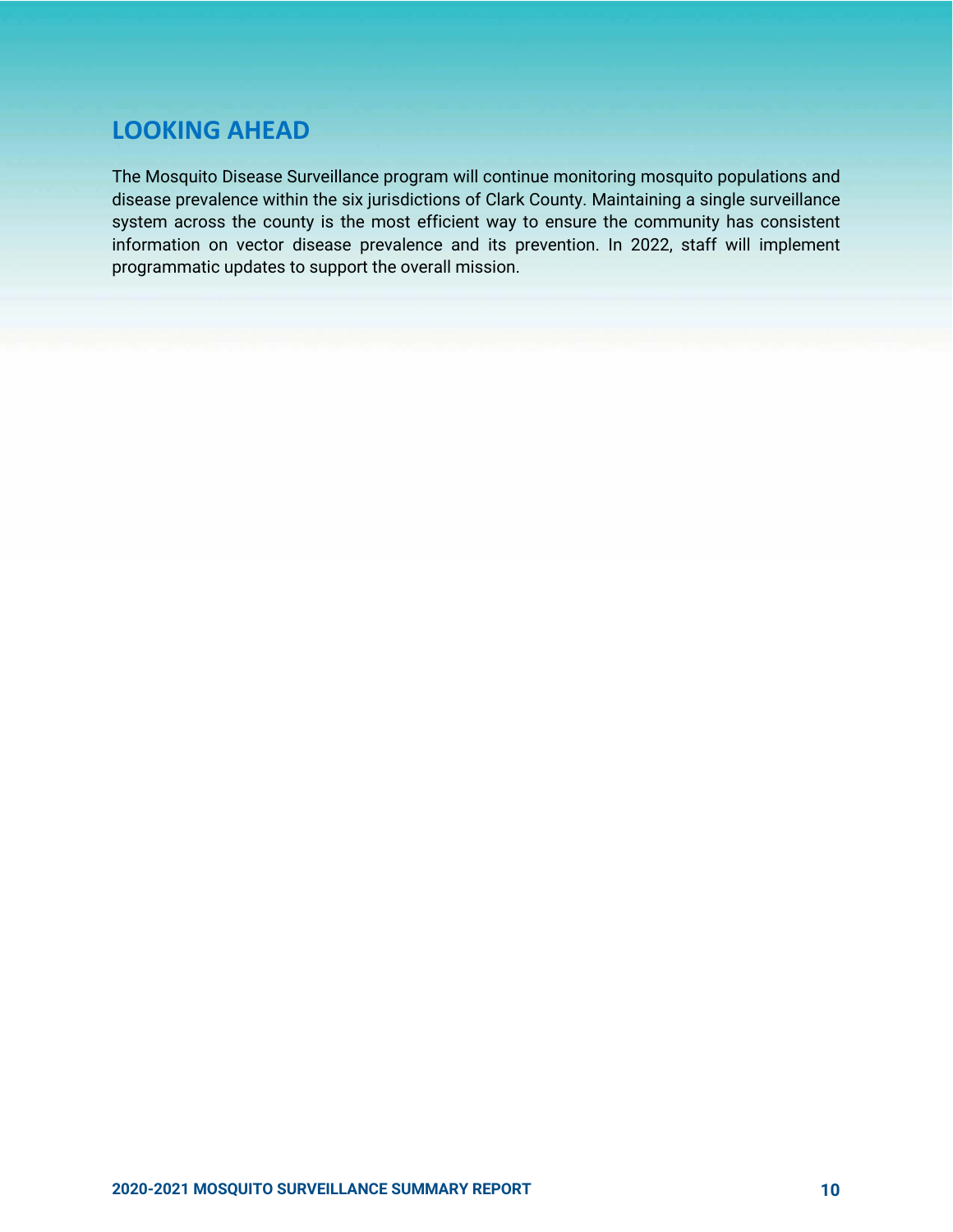

**Figure 1: Human West Nile Virus Annual Trends 2011 – 2021**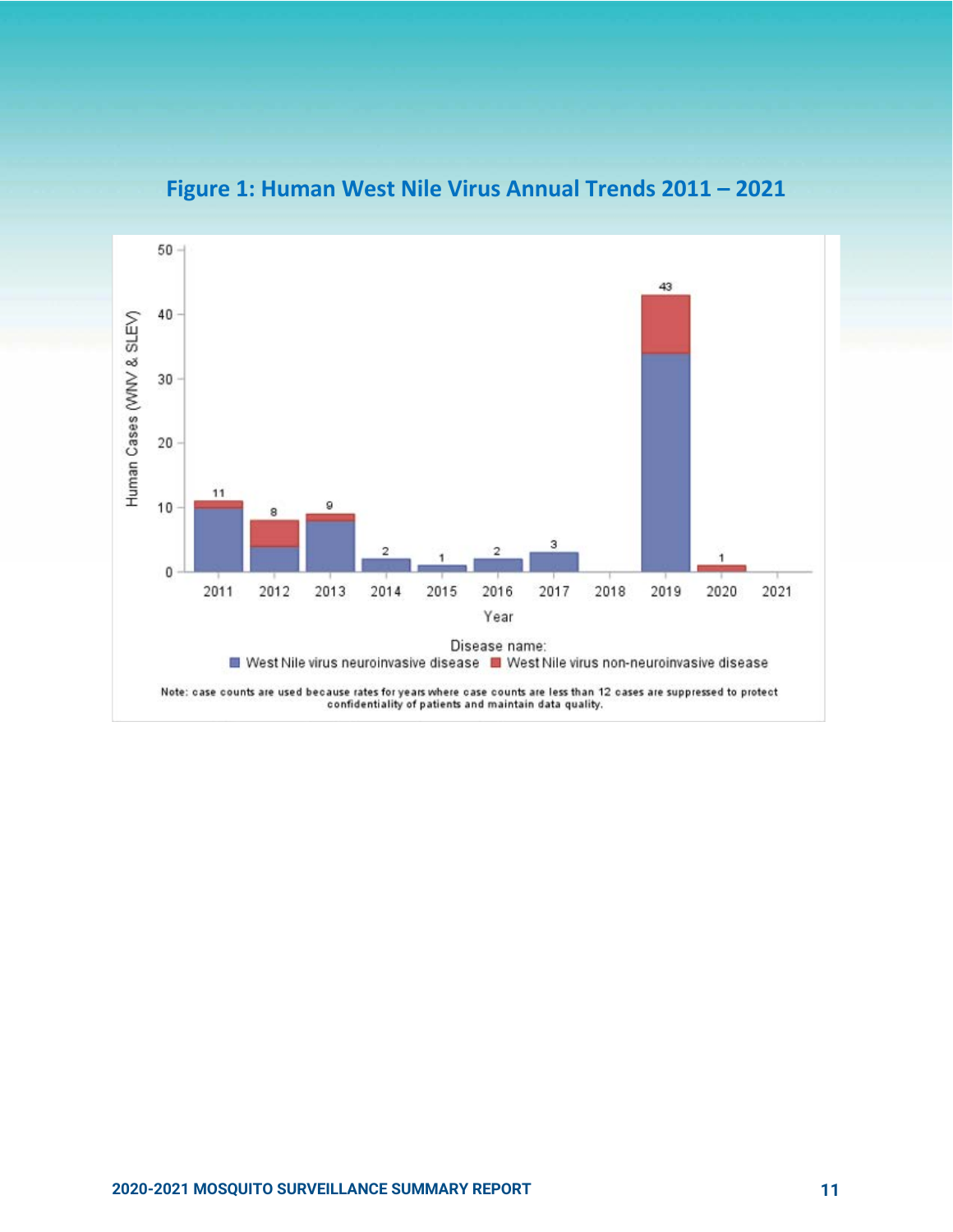| <b>Mosquito Species</b> | <b>Mosquito</b><br><b>Submission Pools</b> | <b>Mosquitoes</b><br><b>Tested</b> | $WW +$<br><b>Pools</b> | SLEV+<br><b>Pools</b> |  |  |  |  |  |
|-------------------------|--------------------------------------------|------------------------------------|------------------------|-----------------------|--|--|--|--|--|
| Aedes aegypti (female)  | 96                                         | 117                                | 0                      | 0                     |  |  |  |  |  |
| Aedes aegypti (male)    | 38                                         | 56                                 | <b>NA</b>              | NA                    |  |  |  |  |  |
| Aedes vexans            | 31                                         | 1,358                              | 0                      | 0                     |  |  |  |  |  |
| Anopheles franciscanus  | 9                                          | 39                                 | 0                      | 0                     |  |  |  |  |  |
| Anopheles freeborni     | 17                                         | 113                                |                        | 0                     |  |  |  |  |  |
| Culex erythrothorax     | 77                                         | 2,058                              | 0                      | <sup>0</sup>          |  |  |  |  |  |
| Culex quinquefasciatus  | 2,344                                      | 44,553                             | 13                     | 0                     |  |  |  |  |  |
| Culex stigmatasoma      | 446                                        | 2,954                              | 0                      | 0                     |  |  |  |  |  |
| Culex tarsalis          | 240                                        | 3,557                              |                        | 0                     |  |  |  |  |  |
| Culiseta inornata       | 32                                         | 103                                | 0                      | 0                     |  |  |  |  |  |
| <b>Total</b>            | 3,330                                      | 54,908                             | 13                     | 0                     |  |  |  |  |  |

#### **Table 1: 2020 Mosquito Species and Arbovirus Result**

## **Table 2: 2020 Jurisdictional Distribution of Traps Set, Mosquito Samples and Arbovirus Results**

| <b>Jurisdiction</b>                | <b>Mosquito</b><br><b>Traps Set</b> | <b>Mosquitoes</b><br><b>Tested</b> | <b>Mosquito</b><br><b>Pools</b> | $WW +$<br><b>Pools</b> | <b>Mosquitoes in</b><br><b>WNV + Pools</b> |
|------------------------------------|-------------------------------------|------------------------------------|---------------------------------|------------------------|--------------------------------------------|
| City of Las Vegas                  | 952                                 | 19,049                             | 815                             | 0                      | 0                                          |
| <b>Unincorporated Clark County</b> | 769                                 | 14,836                             | 699                             | 8                      | 138                                        |
| City of North Las Vegas            | 1,796                               | 11,641                             | 1,363                           | 0                      | 0                                          |
| City of Henderson                  | 530                                 | 8,569                              | 378                             | 5                      | 248                                        |
| City of Mesquite                   | 40                                  | 420                                | 31                              | 0                      | 0                                          |
| <b>Boulder City</b>                | 63                                  | 393                                | 42                              | 0                      | 0                                          |
|                                    |                                     |                                    |                                 |                        |                                            |
| Total                              | 4,150                               | 54,908                             | 3,330                           | 13                     | 384                                        |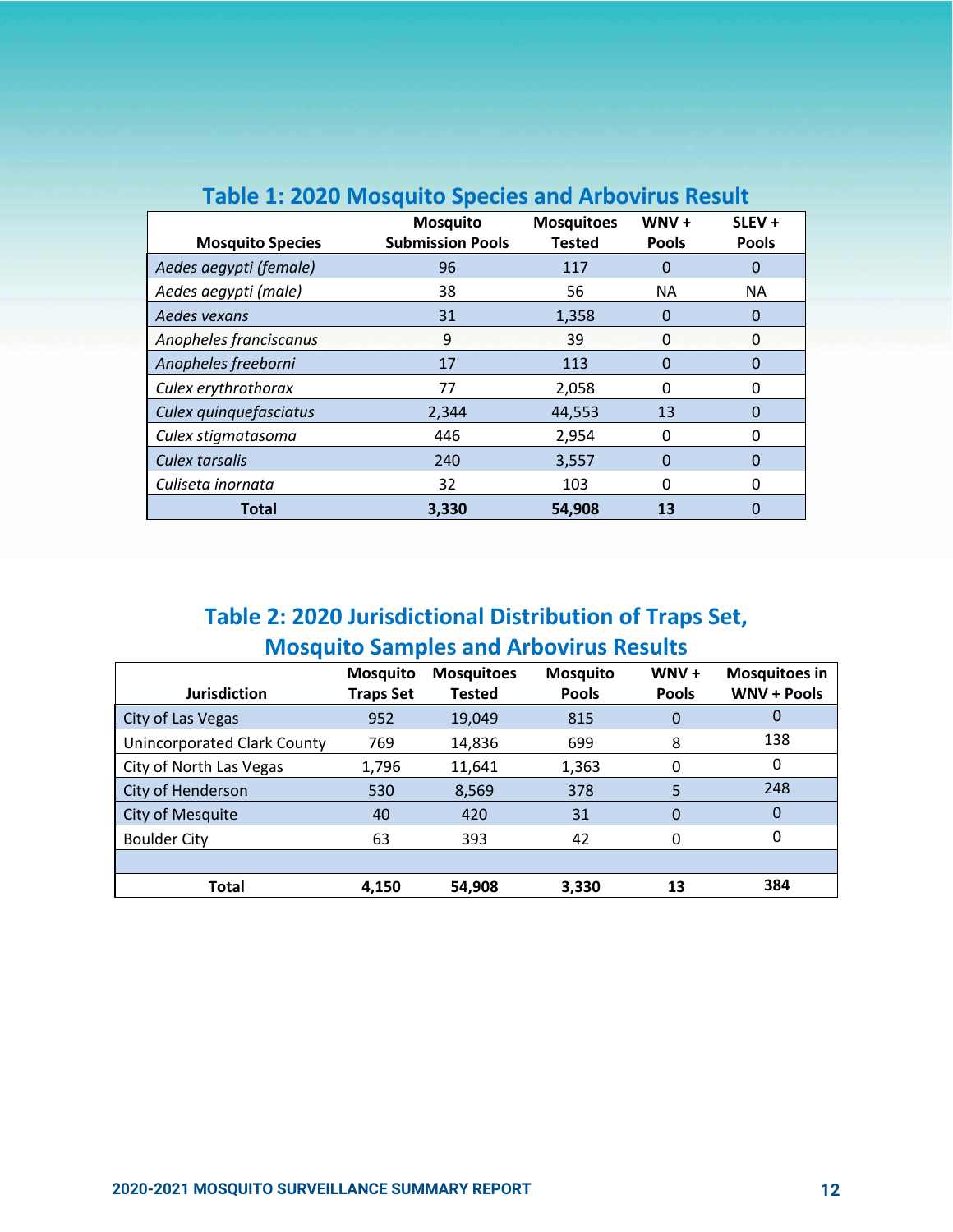| <b>Mosquito Species</b> | <b>Mosquito</b><br><b>Submission Pools</b> | <b>Mosquitoes</b><br><b>Tested</b> | $WNV +$<br><b>Pools</b> | $SLEV +$<br><b>Pools</b> |  |  |  |  |  |
|-------------------------|--------------------------------------------|------------------------------------|-------------------------|--------------------------|--|--|--|--|--|
| Aedes aegypti (female)  | 88                                         | 138                                | 0                       | 0                        |  |  |  |  |  |
| Aedes aegypti (male)*   | 43                                         | 82                                 | ΝA                      | ΝA                       |  |  |  |  |  |
| Aedes vexans            | 0                                          | $\Omega$                           | 0                       | 0                        |  |  |  |  |  |
| Anopheles franciscanus  | 6                                          | 14                                 | 0                       | 0                        |  |  |  |  |  |
| Anopheles freeborni     | 18                                         | 56                                 | 0                       | 0                        |  |  |  |  |  |
| Culex erythrothorax     | 66                                         | 1,986                              | 0                       | 0                        |  |  |  |  |  |
| Culex quinquefasciatus  | 1,435                                      | 23,002                             | $\mathfrak{p}$          | $\Omega$                 |  |  |  |  |  |
| Culex stigmatasoma      | 56                                         | 229                                | 0                       | 0                        |  |  |  |  |  |
| Culex tarsalis          | 243                                        | 2,300                              | 0                       | 0                        |  |  |  |  |  |
| Culiseta incidens       | 1                                          | 1                                  | 0                       | $\Omega$                 |  |  |  |  |  |
| Culiseta inornata       | 48                                         | 82                                 | 0                       | $\Omega$                 |  |  |  |  |  |
| Psorophora signipennis  | 5                                          | 95                                 | 0                       | 0                        |  |  |  |  |  |
| Other                   | $\overline{\mathbf{c}}$                    | 6                                  | O                       | O                        |  |  |  |  |  |
| <b>Total</b>            | 2,010                                      | 27,991                             | 2                       | 0                        |  |  |  |  |  |

#### **Table 3: 2021 Mosquito Species and Arbovirus Result**

## **Table 4: 2021 Jurisdictional Distribution of Traps Set, Mosquito Samples and WNV Results**

| <b>Jurisdiction</b>                | <b>Mosquito</b><br><b>Traps Set</b> | <b>Mosquitoes</b><br><b>Tested</b> | <b>Mosquito</b><br><b>Pools</b> | $WW +$<br><b>Pools</b> | <b>Mosquitoes in</b><br><b>WNV + Pools</b> |
|------------------------------------|-------------------------------------|------------------------------------|---------------------------------|------------------------|--------------------------------------------|
| City of Las Vegas                  | 794                                 | 11,205                             | 624                             | 0                      |                                            |
| <b>Unincorporated Clark County</b> | 543                                 | 6,443                              | 439                             | 0                      |                                            |
| City of North Las Vegas            | 774                                 | 3,875                              | 546                             | 0                      | O                                          |
| City of Henderson                  | 551                                 | 6,137                              | 354                             |                        | 82                                         |
| City of Mesquite                   | 8                                   | 27                                 | 6                               | 0                      | O                                          |
| <b>Boulder City</b>                | 55                                  | 304                                | 41                              |                        | 0                                          |
| Total                              | 2,725                               | 27,991                             | 2,010                           |                        | 82                                         |